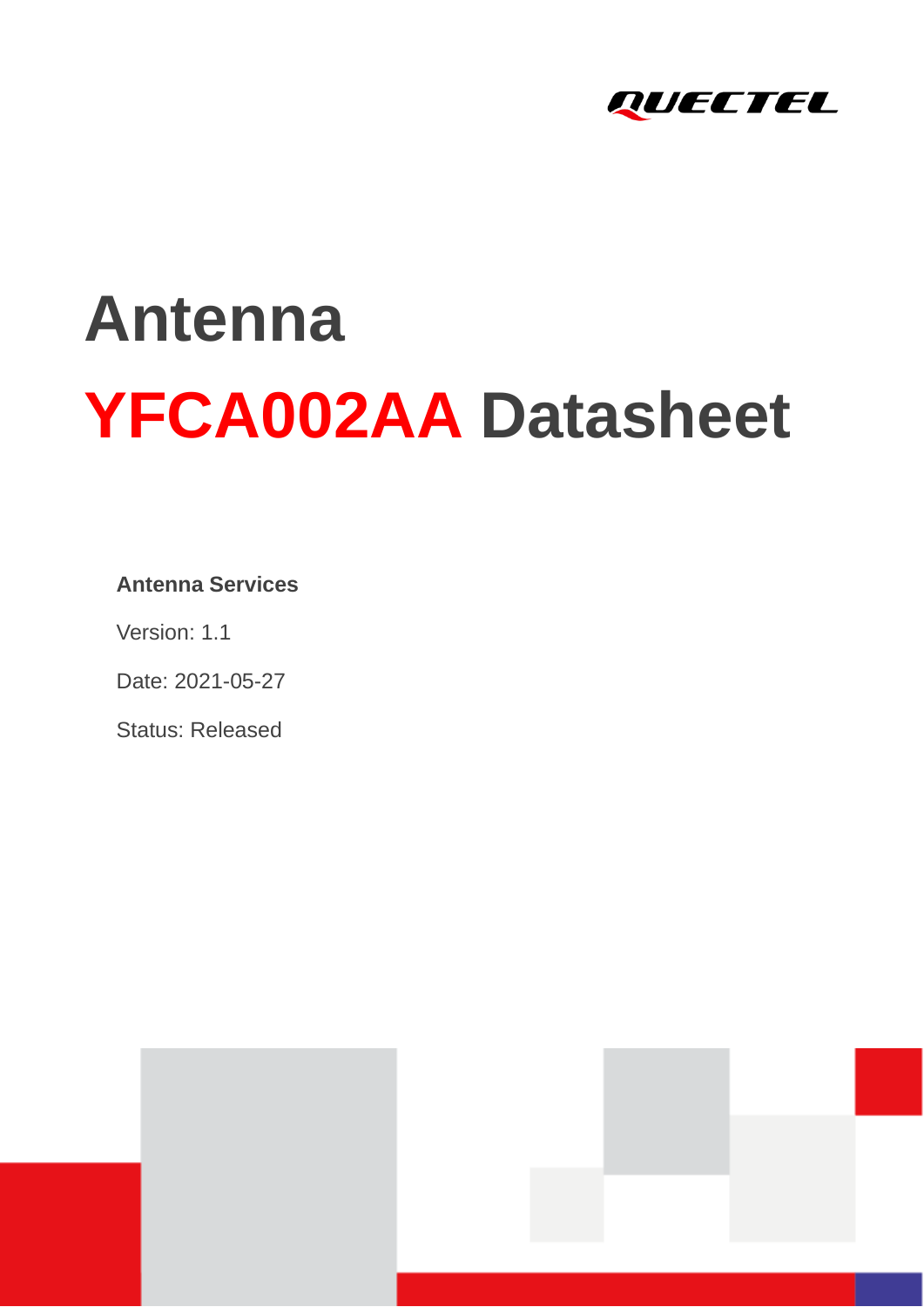

**Our aim is to provide customers with timely and comprehensive service. For any assistance, please contact our company headquarters:**

**Quectel Wireless Solutions Co., Ltd.** 

Building 5, Shanghai Business Park Phase III (Area B), No.1016 Tianlin Road, Minhang District, Shanghai 200233, China Tel: +86 21 5108 6236 Email: [info@quectel.com](mailto:info@quectel.com)

**Or our local office. For more information, please visit:**  [http://www.quectel.com/support/sales.htm.](http://www.quectel.com/support/sales.htm)

**For technical support, or to report documentation errors, please visit:**  <http://www.quectel.com/support/technical.htm> Or email to [support@quectel.com.](mailto:support@quectel.com)

#### **General Notes**

Quectel offers the information as a service to its customers. The information provided is based upon customers' requirements. Quectel makes every effort to ensure the quality of the information it makes available. Quectel does not make any warranty as to the information contained herein, and does not accept any liability for any injury, loss or damage of any kind incurred by use of or reliance upon the information. All information supplied herein is subject to change without prior notice.

#### **Disclaimer**

While Quectel has made efforts to ensure that the functions and features under development are free from errors, it is possible that these functions and features could contain errors, inaccuracies and omissions. Unless otherwise provided by valid agreement, Quectel makes no warranties of any kind, implied or express, with respect to the use of features and functions under development. To the maximum extent permitted by law, Quectel excludes all liability for any loss or damage suffered in connection with the use of the functions and features under development, regardless of whether such loss or damage may have been foreseeable.

#### **Duty of Confidentiality**

The Receiving Party shall keep confidential all documentation and information provided by Quectel, except when the specific permission has been granted by Quectel. The Receiving Party shall not access or use Quectel's documentation and information for any purpose except as expressly provided herein. Furthermore, the Receiving Party shall not disclose any of the Quectel's documentation and information to any third party without the prior written consent by Quectel. For any noncompliance to the above requirements, unauthorized use, or other illegal or malicious use of the documentation and information, Quectel will reserve the right to take legal action.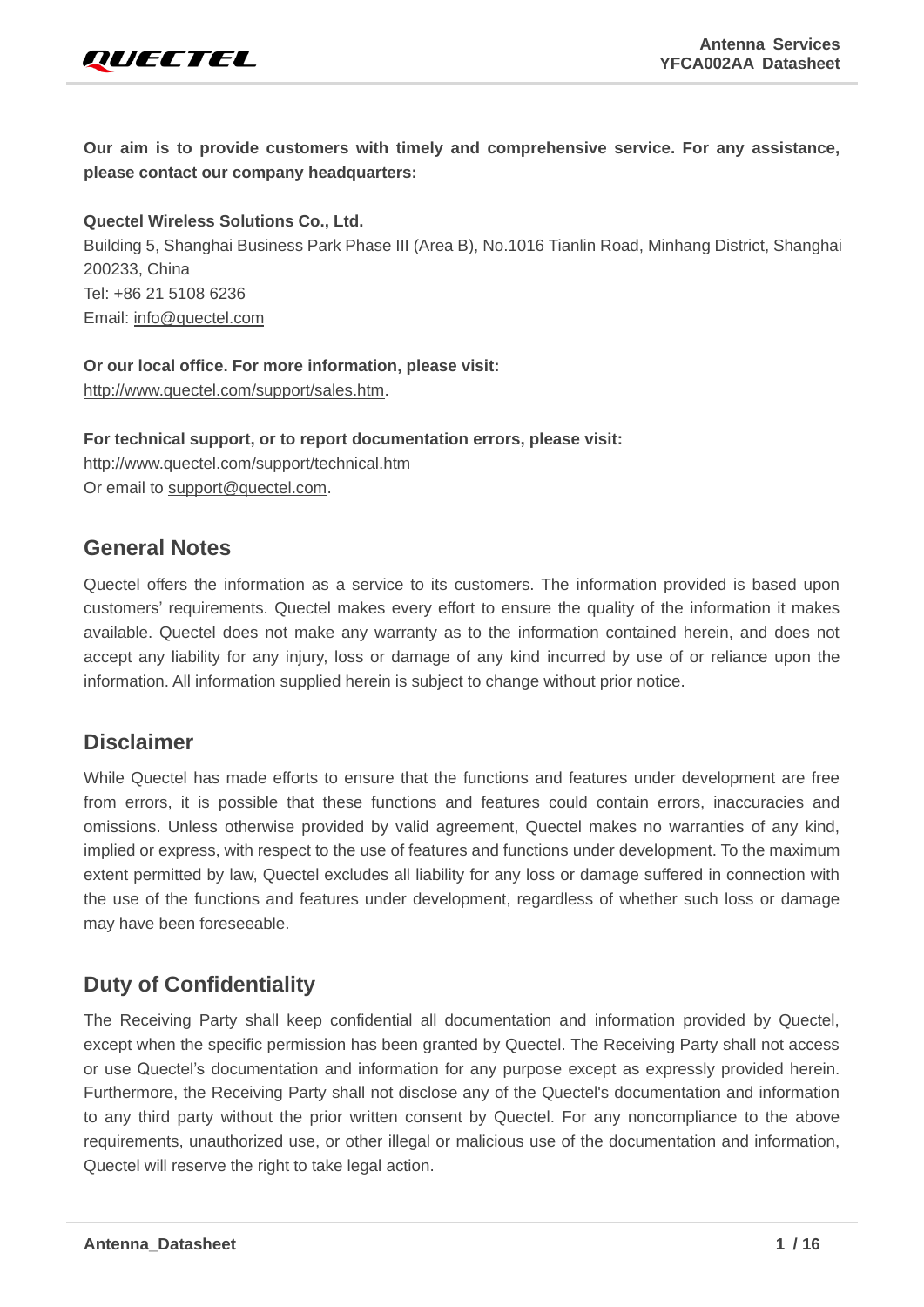

#### **Copyright**

The information contained here is proprietary technical information of Quectel. Transmitting, reproducing, disseminating and editing this document as well as using the content without permission are forbidden. Offenders will be held liable for payment of damages. All rights are reserved in the event of a patent grant or registration of a utility model or design.

*Copyright © Quectel Wireless Solutions Co., Ltd. 2021. All rights reserved.*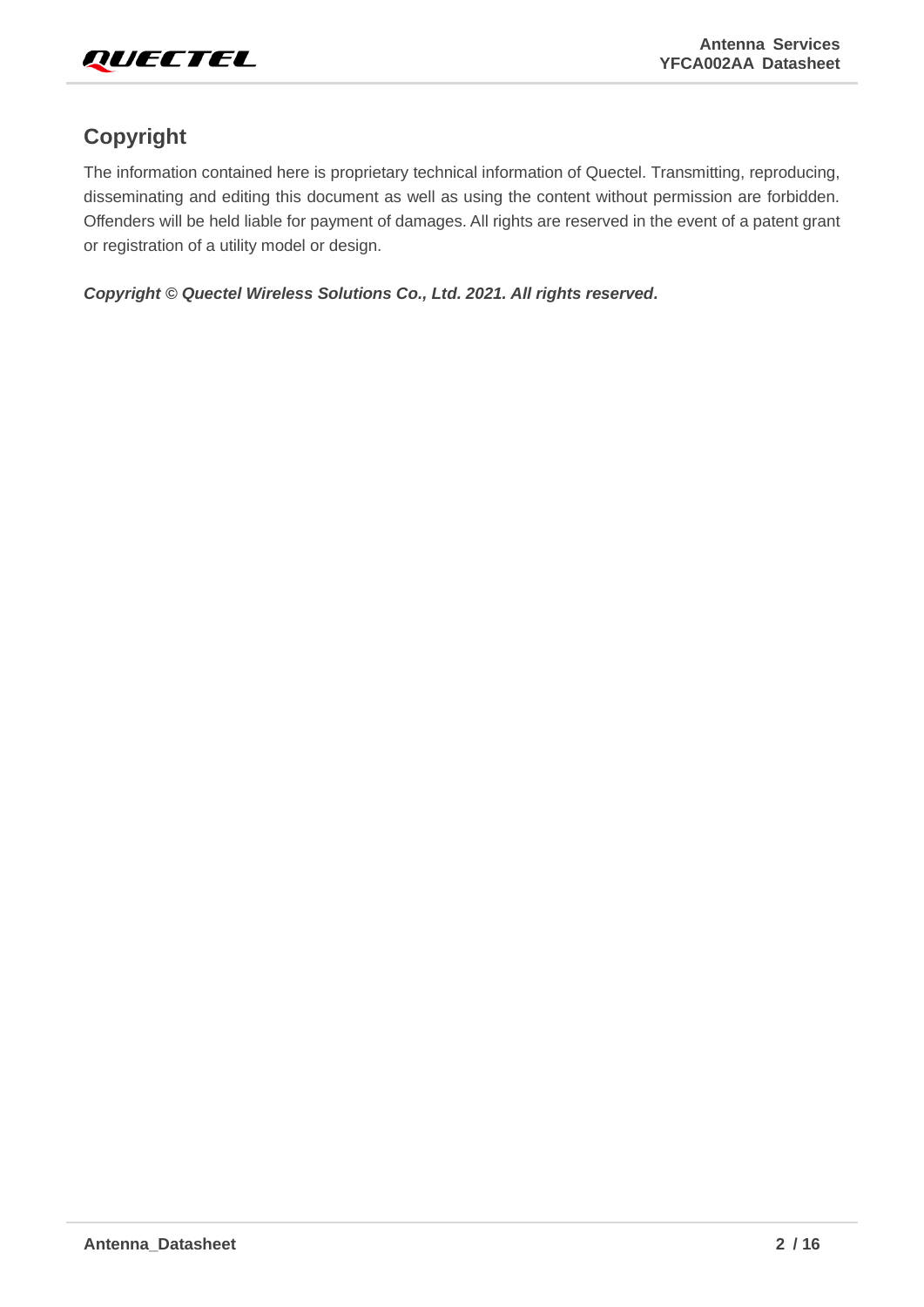# <span id="page-3-0"></span>**About the Document**

## **Revision History**

| <b>Version</b> | <b>Date</b> | <b>Author</b> | <b>Note</b>                  |
|----------------|-------------|---------------|------------------------------|
|                | 2021-03-22  | Kenny YIN     | Creation of the document     |
| 1.0            | 2021-03-22  | Kenny YIN     | First official release       |
| 1.1            | 2021-05-27  | Kenny YIN     | Updated working temperature. |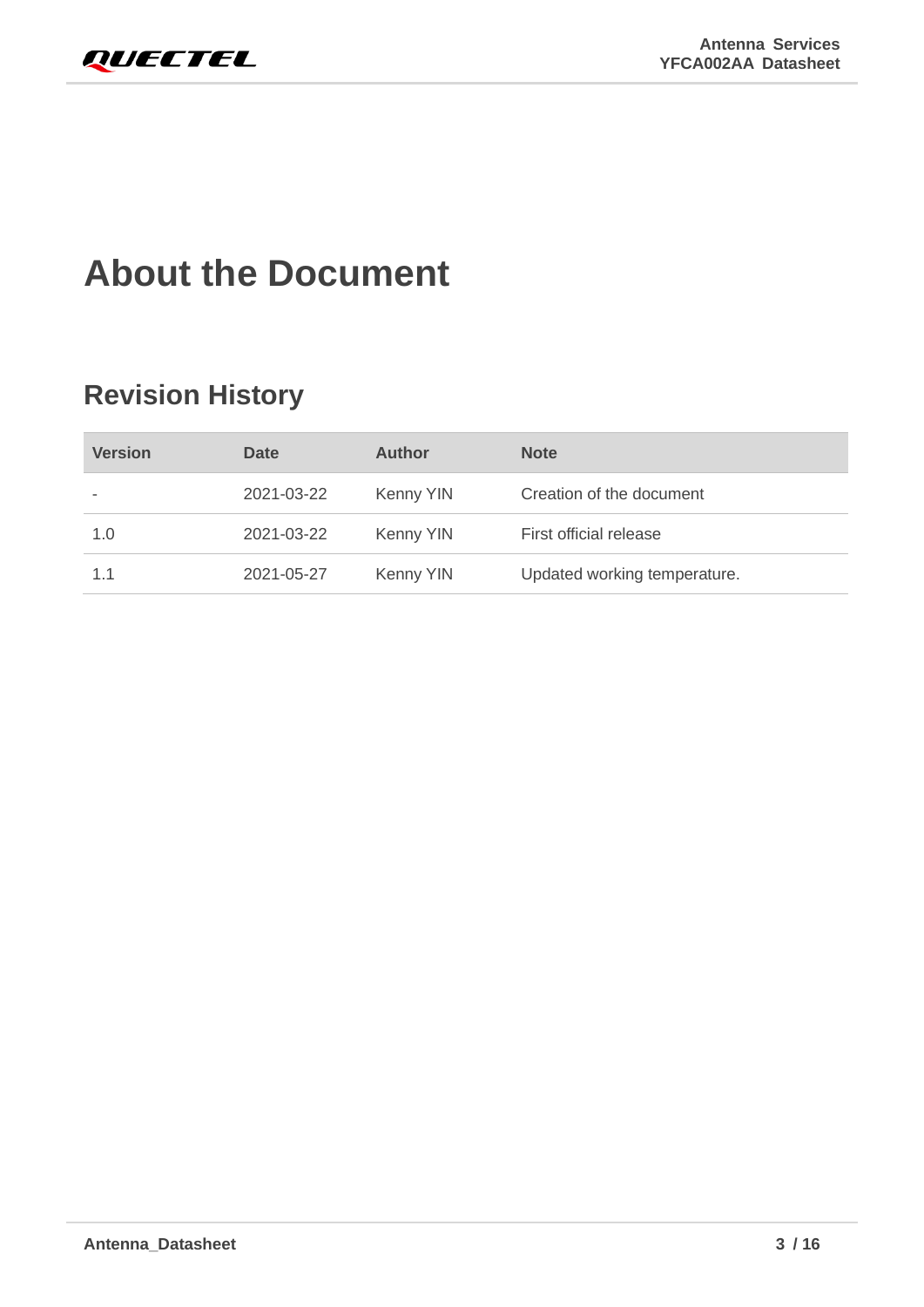

#### <span id="page-4-0"></span>**Contents**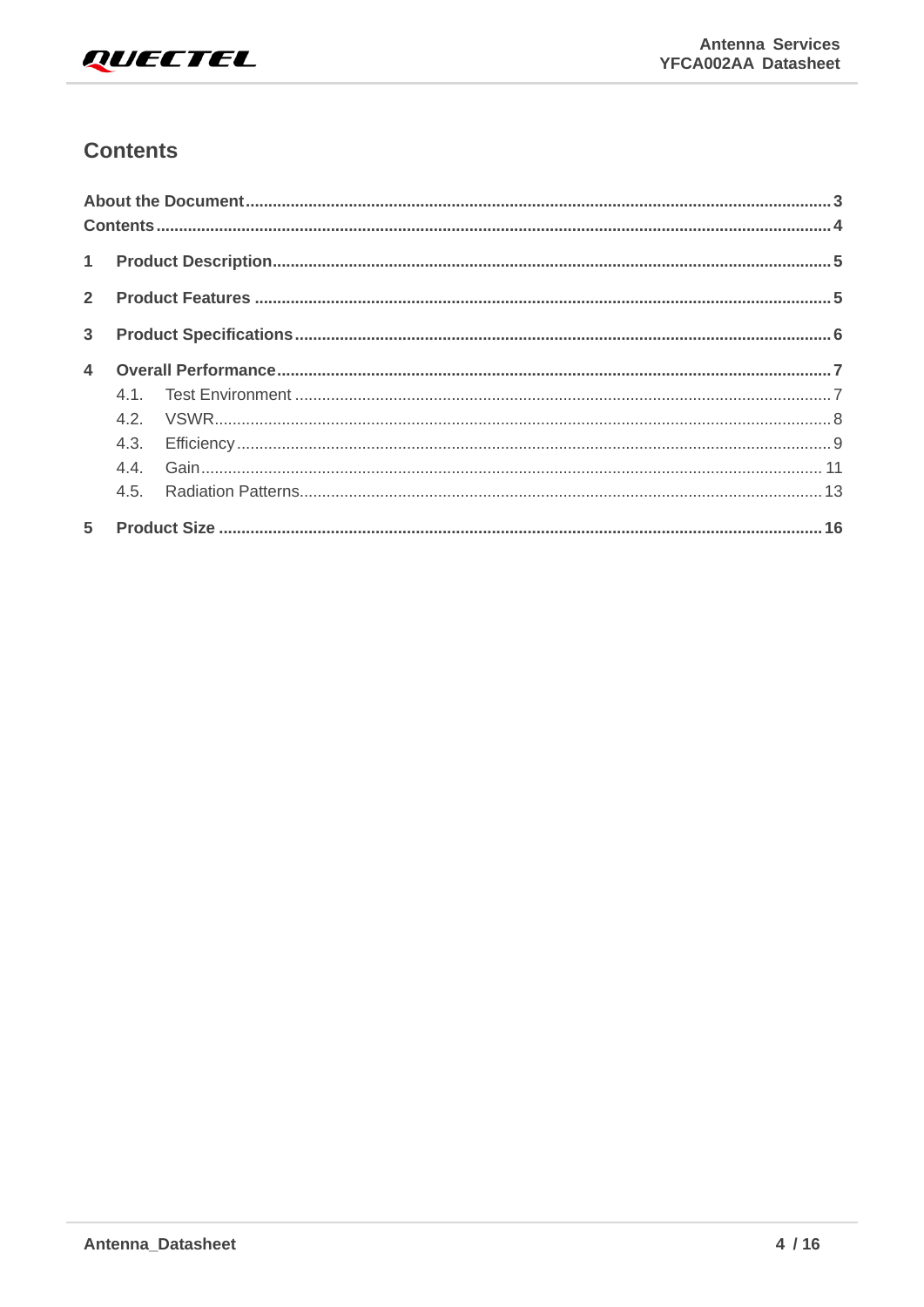#### <span id="page-5-0"></span>**1 Product Description**

The antenna is designed for superior performance, and can be widely used for wireless applications.

We provide comprehensive antenna design support such as simulation, testing and manufacturing for custom antenna solutions to meet your specific application needs.

#### <span id="page-5-1"></span>**2 Product Features**

- Cellular LTE
- High efficiency
- ⚫ Excellent performance

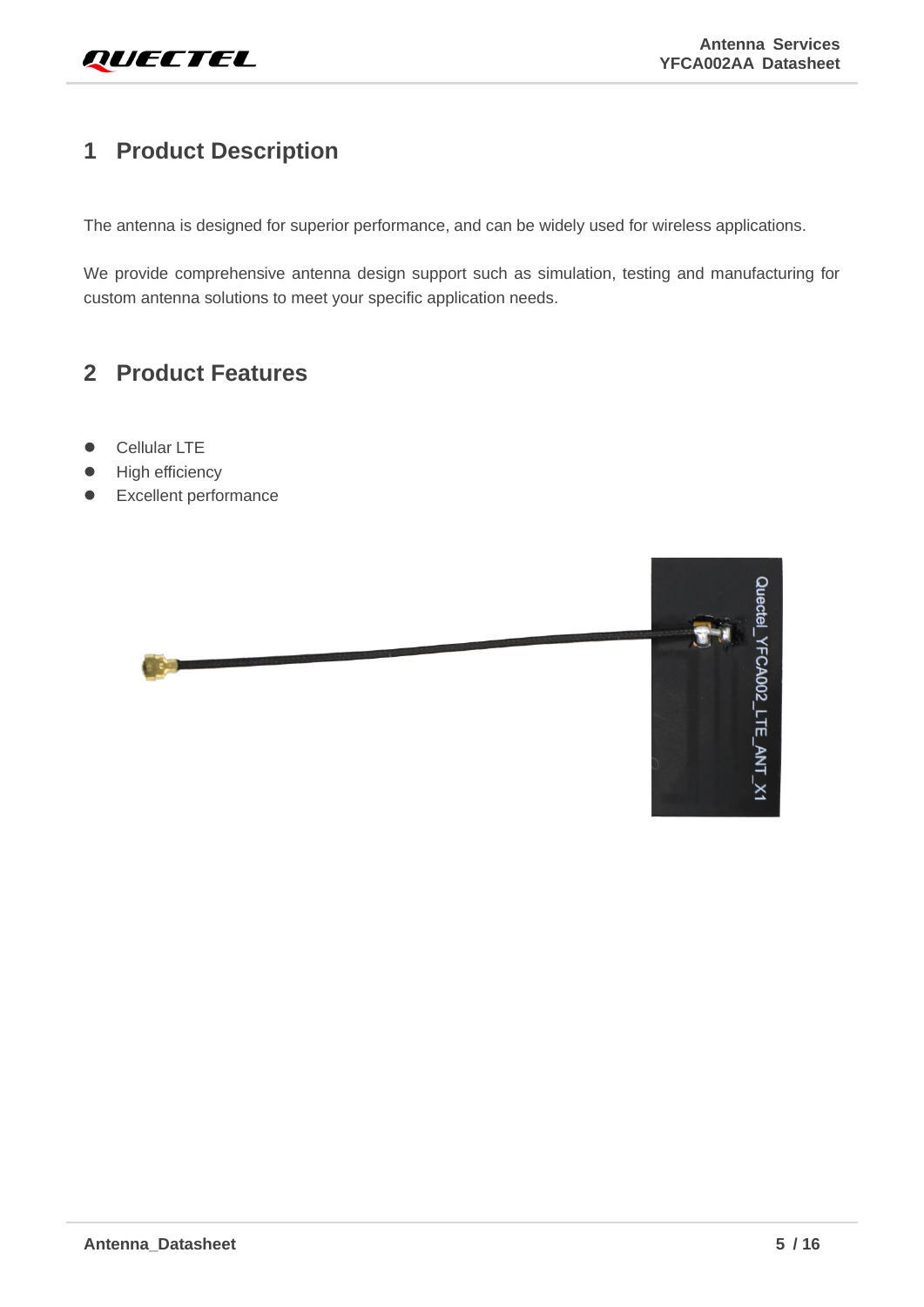

### <span id="page-6-0"></span>**3 Product Specifications**

| <b>Passive Electrical Specifications</b> |                        |  |  |  |  |  |
|------------------------------------------|------------------------|--|--|--|--|--|
| <b>Frequency Range</b>                   | 700-2690 MHz           |  |  |  |  |  |
| Input Impendence                         | $50 \Omega$            |  |  |  |  |  |
| <b>VSWR</b>                              | $\leq 4.0$             |  |  |  |  |  |
| Gain                                     | $\leq$ 4.47 dBi        |  |  |  |  |  |
| Polarization Type                        | Linear                 |  |  |  |  |  |
| <b>Mechanical Specifications</b>         |                        |  |  |  |  |  |
| Antenna Size                             | 30 mm × 20 mm          |  |  |  |  |  |
| Casing                                   | <b>FPC</b>             |  |  |  |  |  |
| <b>Connector Type</b>                    | <b>RF I Generation</b> |  |  |  |  |  |
| <b>Working Temperature</b>               | -40 °C to +85 °C       |  |  |  |  |  |
| Radome Color                             | <b>Black</b>           |  |  |  |  |  |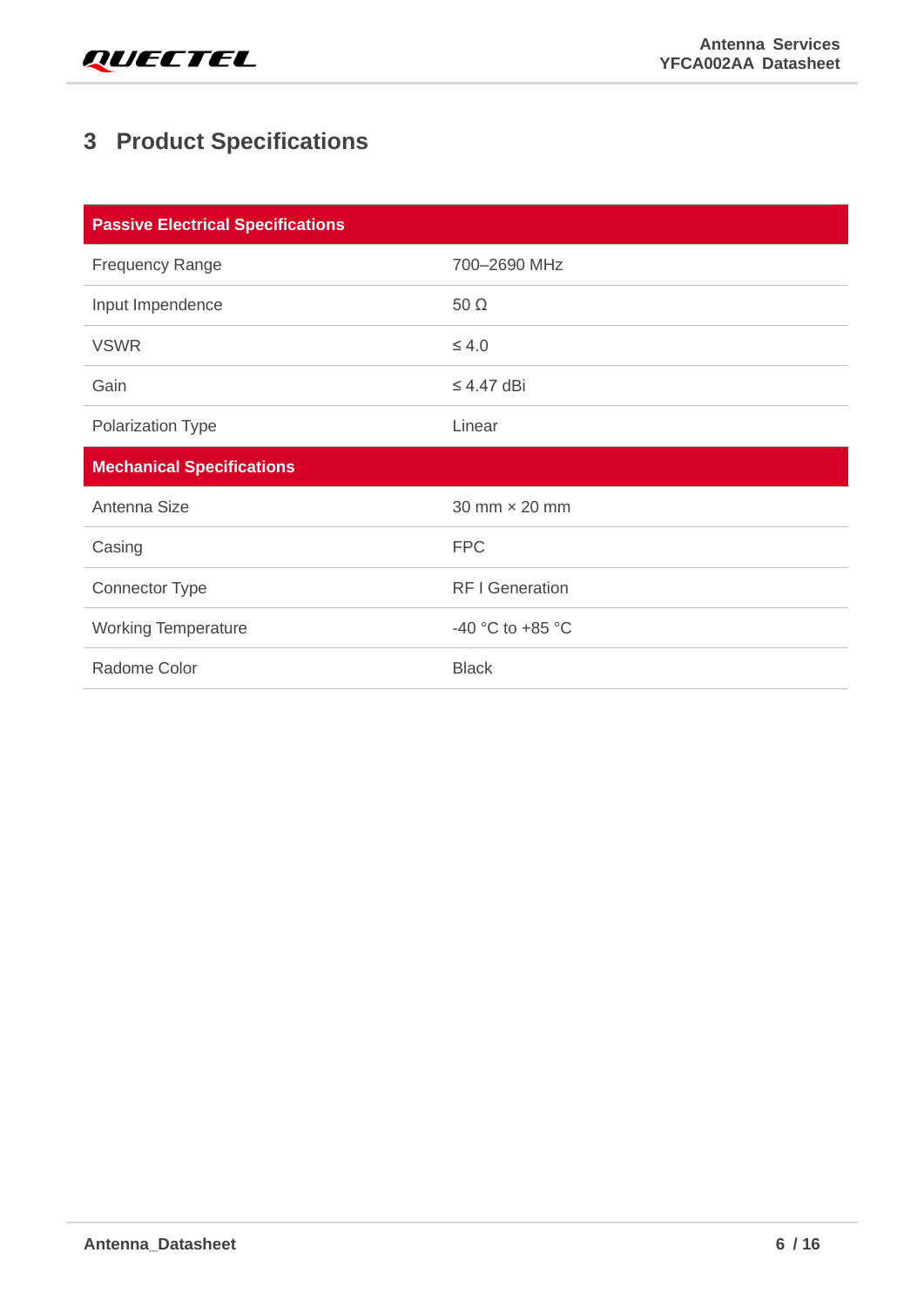#### <span id="page-7-0"></span>**4 Overall Performance**

#### <span id="page-7-1"></span>**4.1. Test Environment**

- KEYSIGHT VNA Network Analyzer E5063A 100 kHz 8.5 GHz
- ⚫ RayZone® 2800 Chamber 5G (FR1) SISO/MIMO, 400 MHz 8.0 GHz

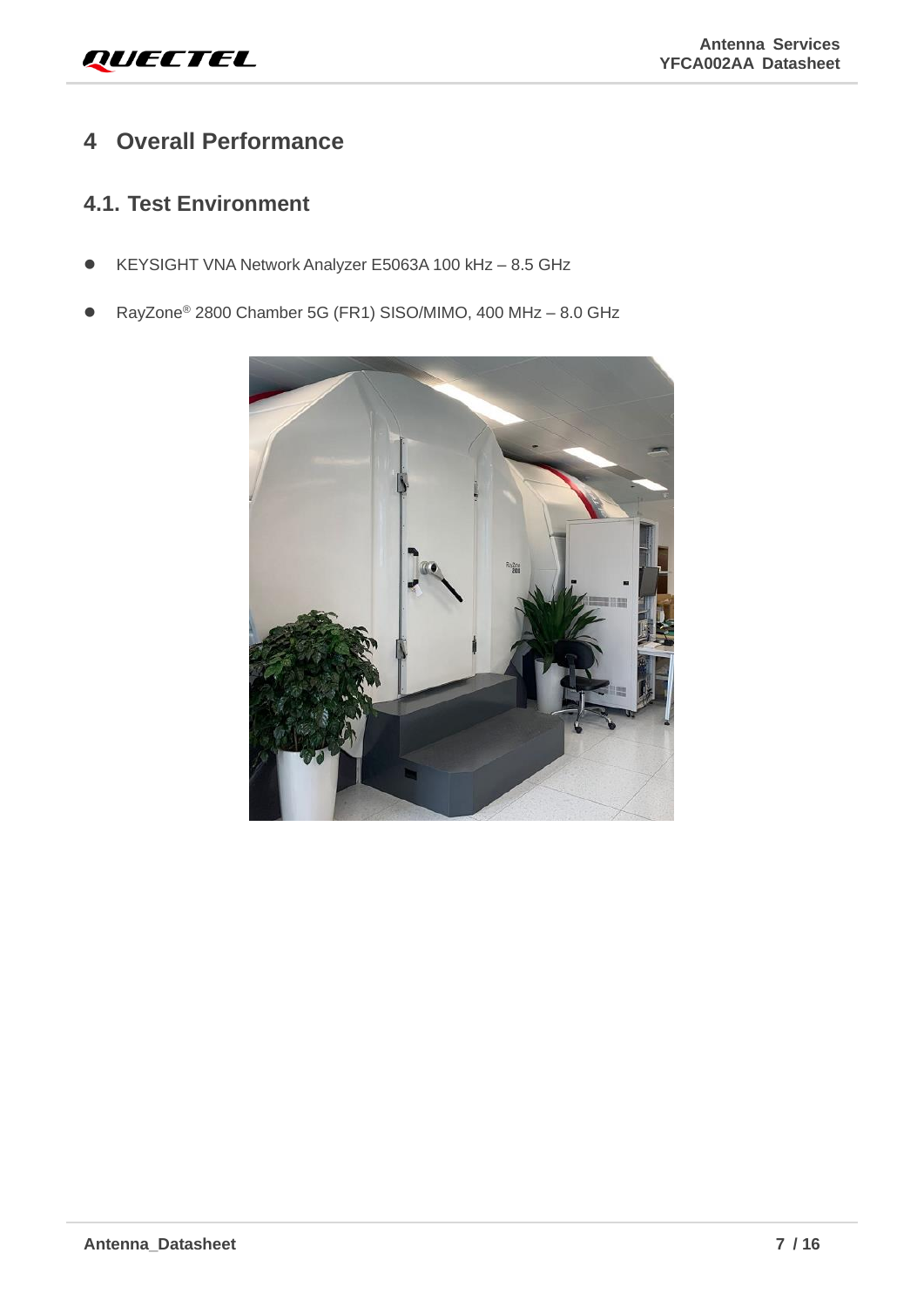

#### <span id="page-8-0"></span>**4.2. VSWR**



| <b>Frequency (MHz)</b> | 700  | 960 1710 | 1990 2170 2300 2400 |  | 2500 | 2690 |
|------------------------|------|----------|---------------------|--|------|------|
| <b>VSWR</b>            | 3.02 |          |                     |  |      | 2.78 |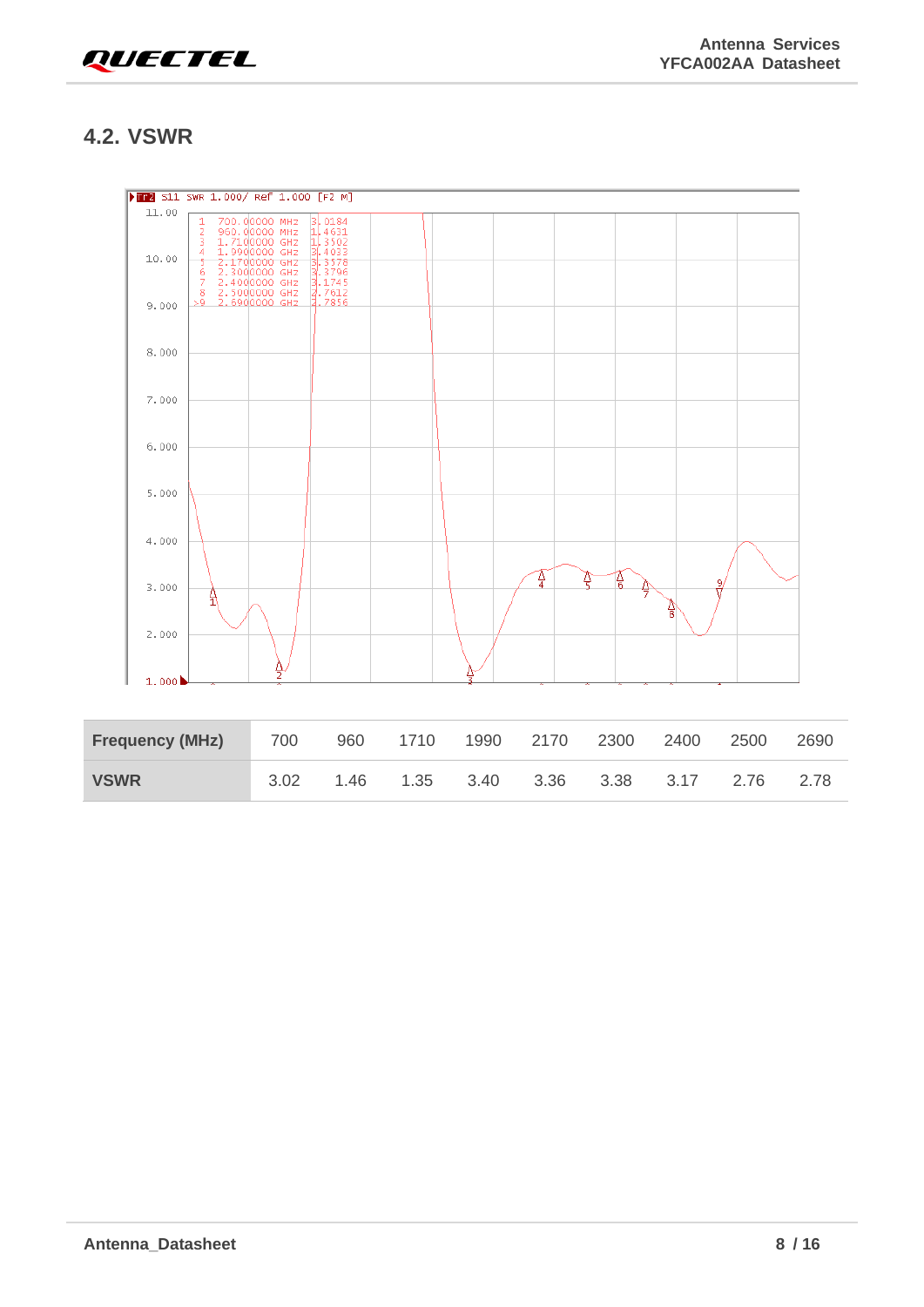

#### <span id="page-9-0"></span>**4.3. Efficiency**



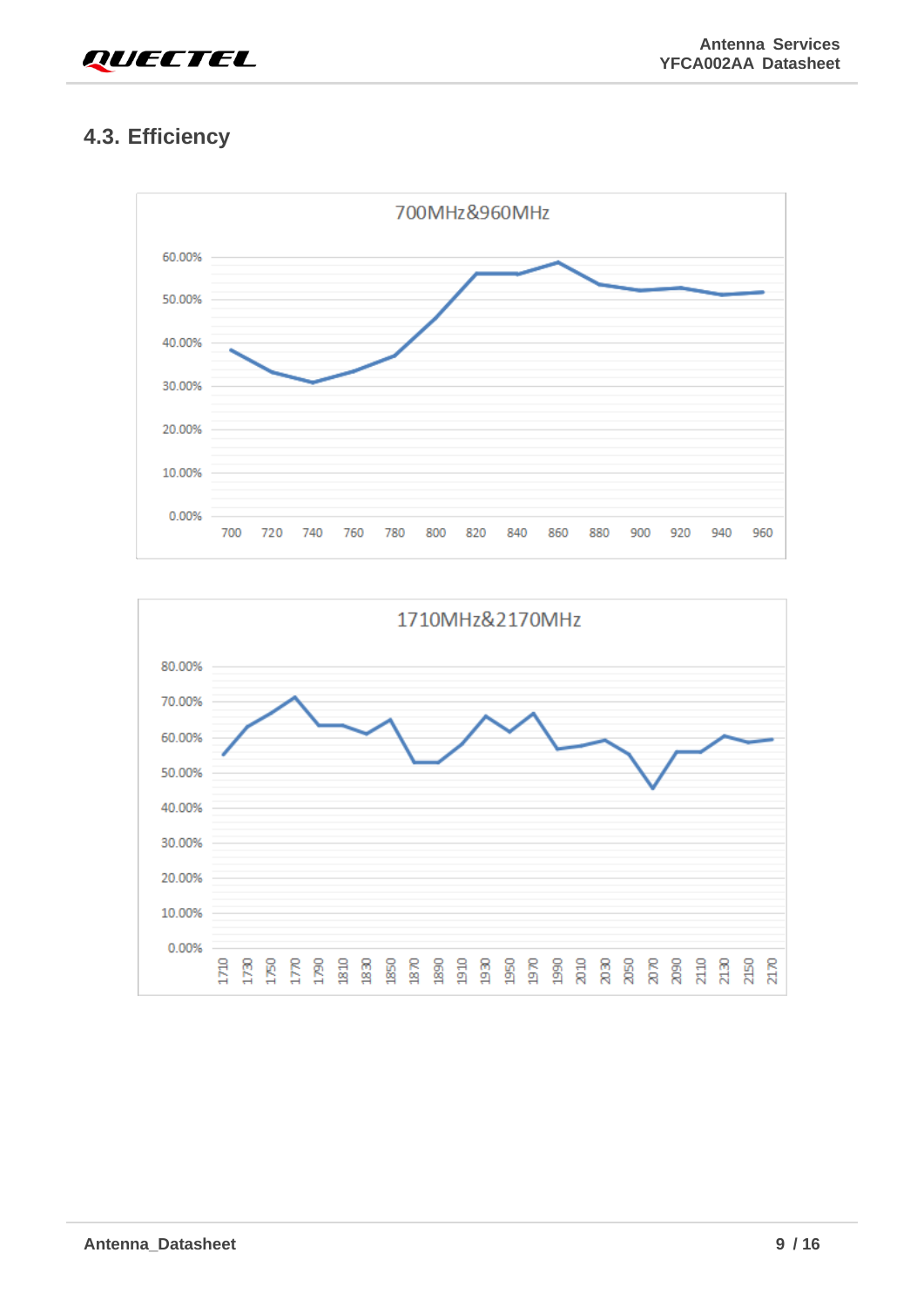



| <b>Frequency (MHz)</b> | 700  |      | 960 1710 | 1990 | 2170 | 2300 | 2400 | 2500 | 2680 |
|------------------------|------|------|----------|------|------|------|------|------|------|
| Efficiency (%)         | 38.3 | 51.7 | 55       | 56.6 | 59.3 | 54.8 | 60.2 | 66.2 | 63.2 |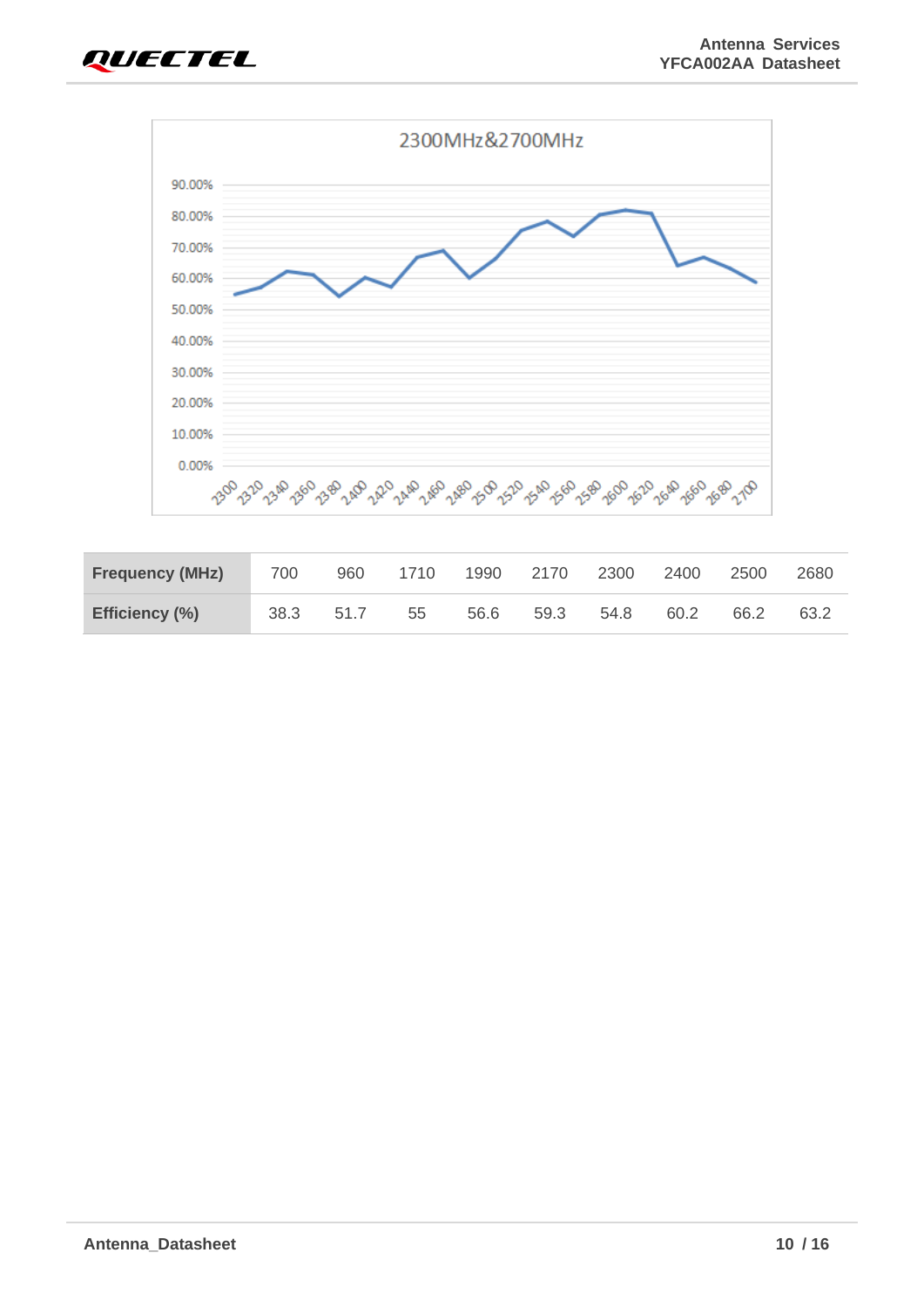

#### <span id="page-11-0"></span>**4.4. Gain**



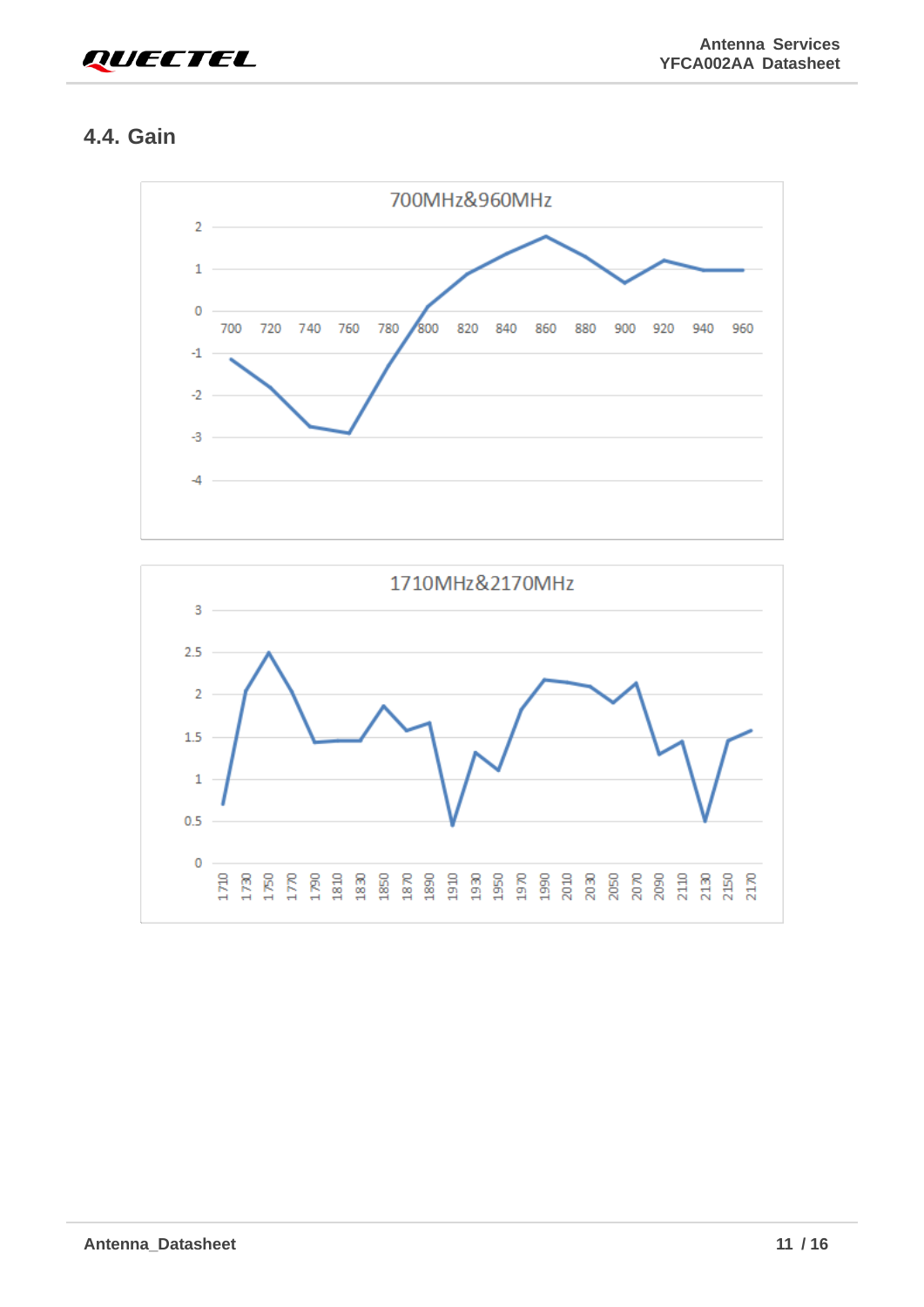



| <b>Frequency (MHz)</b> | 700          | 960 1710 |                      | 1990 2170 | 2300      | 2400 | 2500  | 2680 |
|------------------------|--------------|----------|----------------------|-----------|-----------|------|-------|------|
| Gain (dBi)             | $-1.15$ 0.97 | 0.7      | $\cdot$ 2.17 $\cdot$ |           | 1.57 3.42 | 4.01 | -3.88 | 2.51 |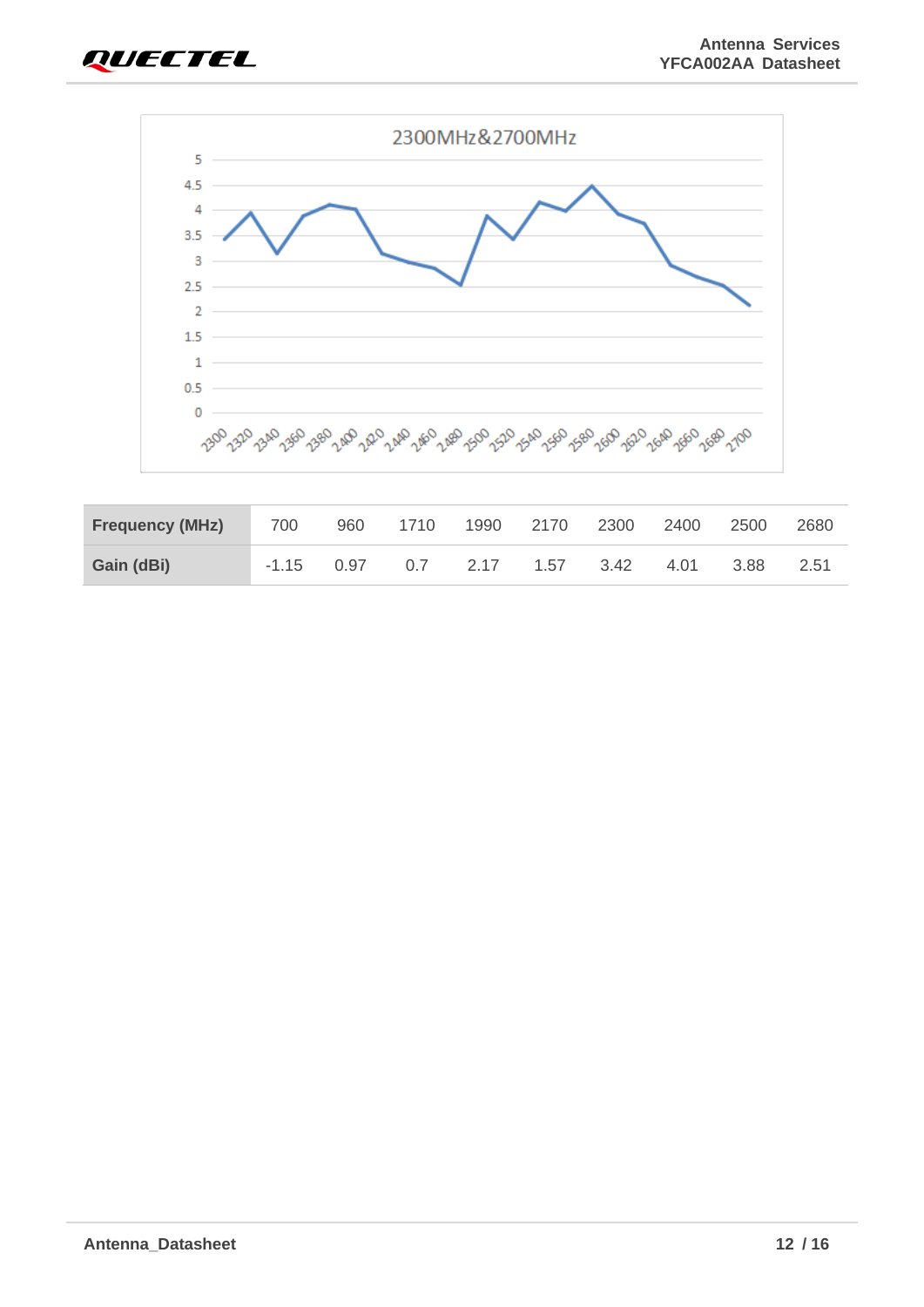#### <span id="page-13-0"></span>**4.5. Radiation Patterns**

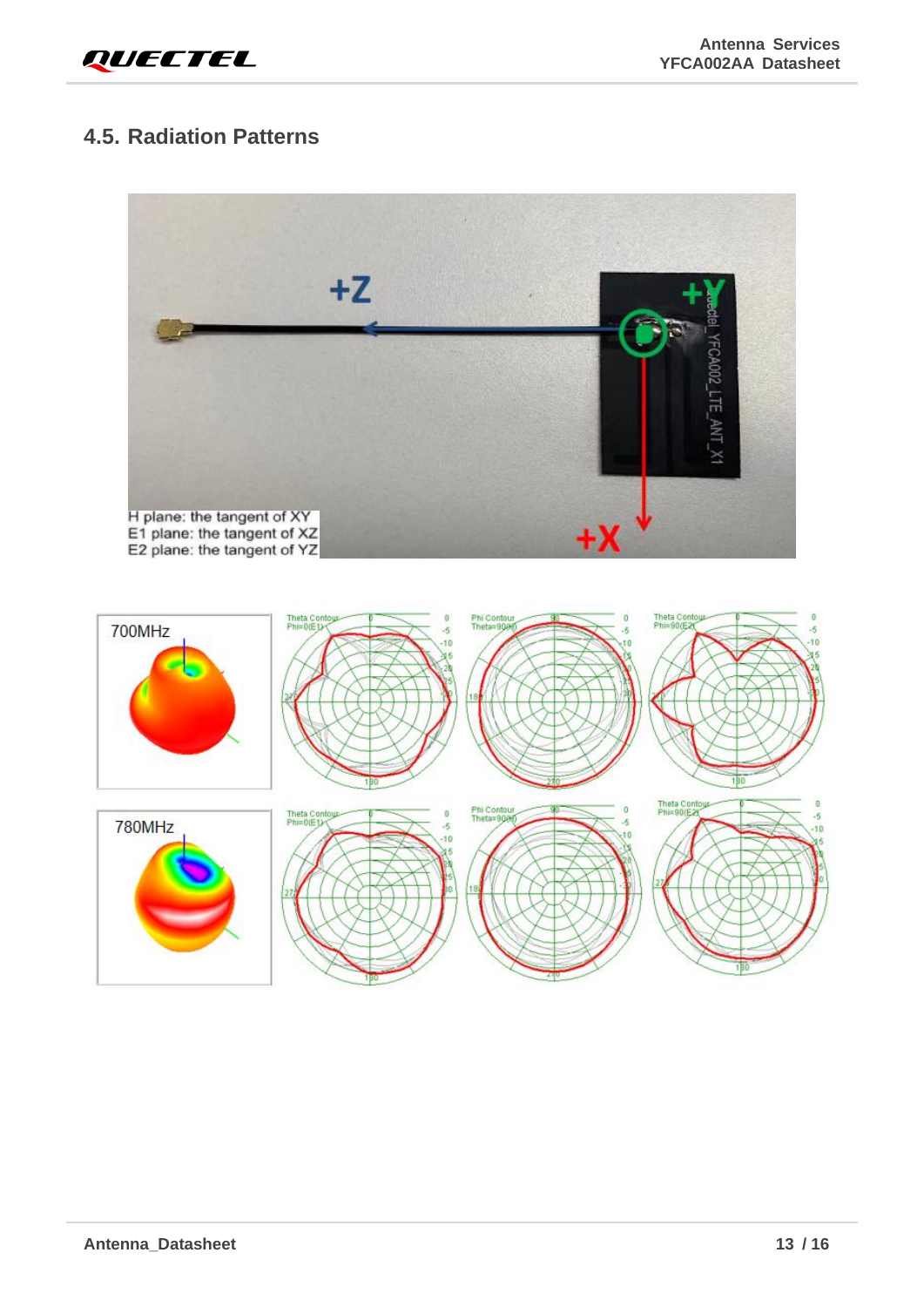

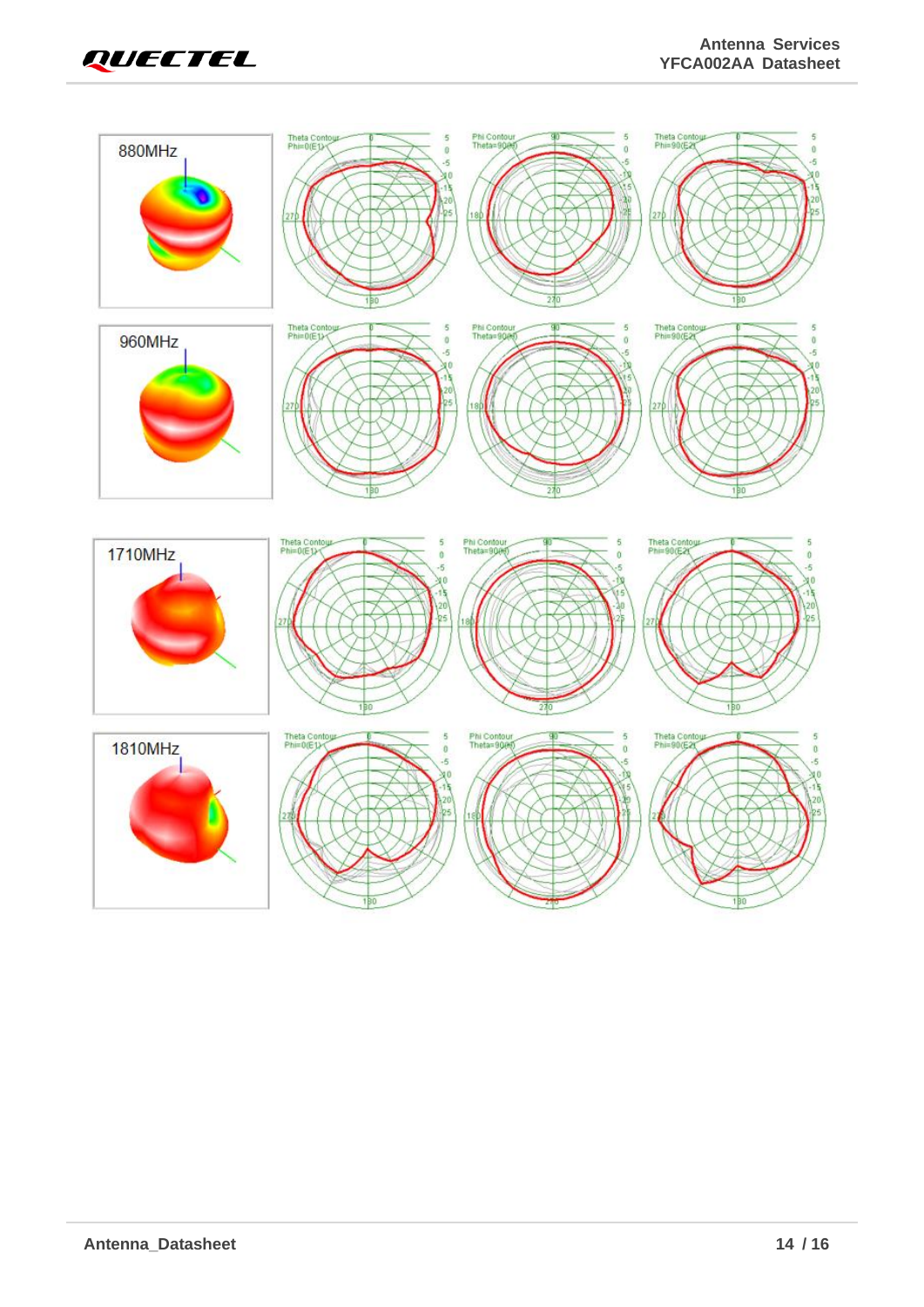